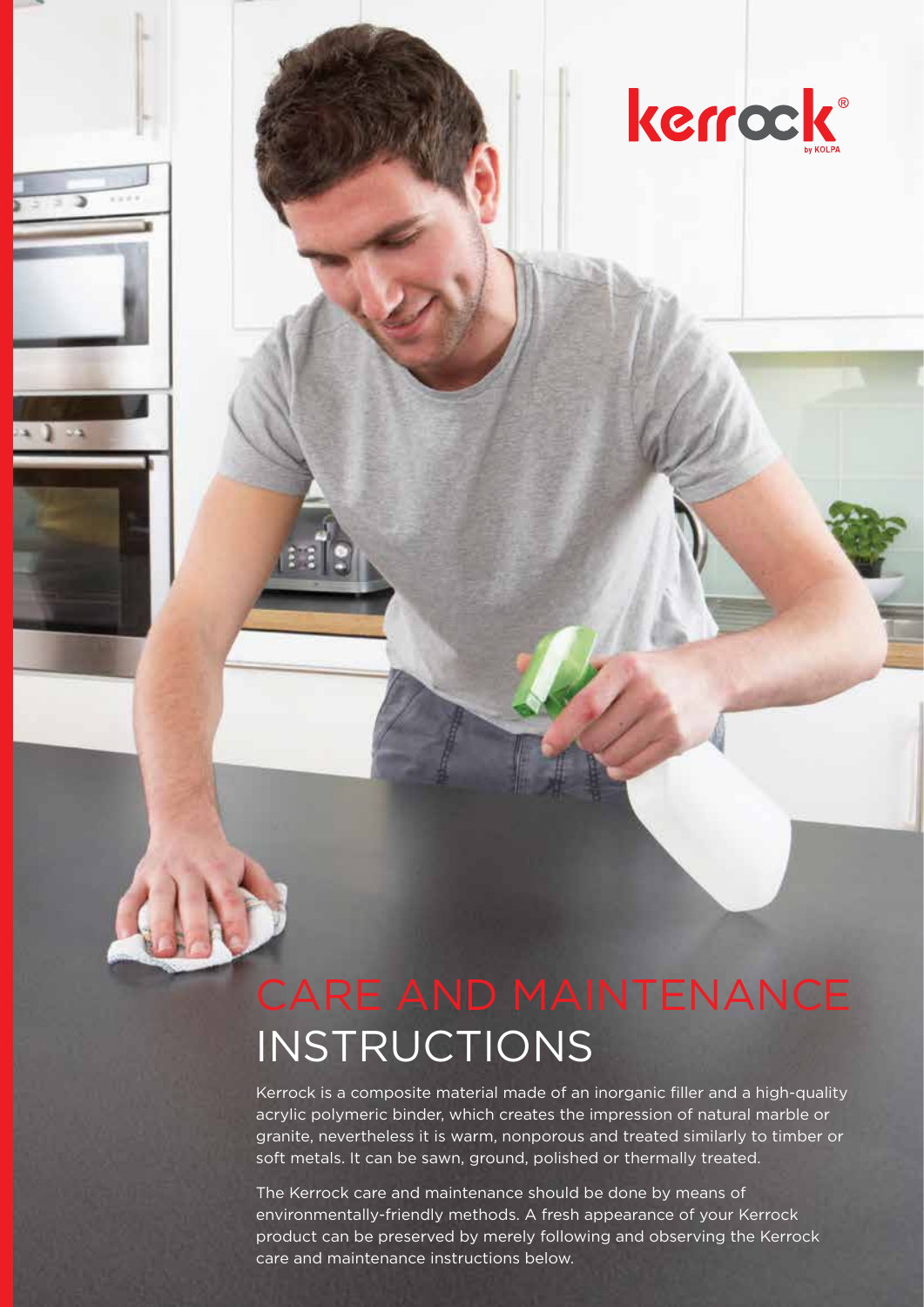### CARE AND MAINTENANCE OF KERROCK SURFACES



### **HOW TO CLEAN KERROCK KITCHEN SURFACES, WASH BASINS AND SINKS**

### FOR EVERYDAY CLEANING

Even though the liquids cannot penetrate into Kerrock, it is best that you immediately wipe the spilled stain with a dry cloth. Rinse the stain with warm water and clean Kerrock with a soft microfiber cloth and a normal household detergent or cleaning agent (Pril, Cif, Mr. Muscle, Meglio, Ajax, etc.). Always clean in a circular motion.

### FOR PERSISTENT STAINS

such as coffee, tea, fruit or vegetable juices, red wine, ketchup, ink, pen, colouring agents

Wipe the spilled stain immediately with a soft cloth and rinse it with warm water. For mat surfaces use a cleaning pad (Vileda Glizti, Scotch-Bride) and clean them with a diluted bleaching agent (3:1) or a fine abrasive cleaning agent (suitable for Inox). We recommend you to use our cleaning agent Kerrock (special abrasive creamy cleaning agent). Rinse the surface a few times with warm water and wipe it with a soft dry cloth. Clean shiny surfaces with a soft cloth and a fine polishing agent.

### SCALE, MINERALS

Spray the household scale-removal agent (bathroom cleaning) or table vinegar on the surface and allow to work for 2–3 minutes. Take a microfiber soft cloth and rub the surface for a while in a circular motion. Rinse the surface several times with warm water and wipe it with a soft dry cloth.

### SCRATCHES AND CUTS

Since Kerrock is homogeneous along its entire cross-section, its surface can be fully restored, and minor scratches and cuts can be easily removed.

Deeper abrasions and scratches should be polished with a sandpaper of granulation 180–220, until they disappear. Continue the polishing with a sandpaper of granulation 320–400, 600.

Afterwards, clean the entire surface with a more fine abrasive cleaning agent. Shiny surfaces should be polished with a sandpaper of granulation 600–800 or higher. To obtain an even surface of the product, you should polish all the visible surfaces. This procedure requires the experiences, therefore it is recommended to be performed by qualified Kerrock processors.

*When imagination becomes a reality.*





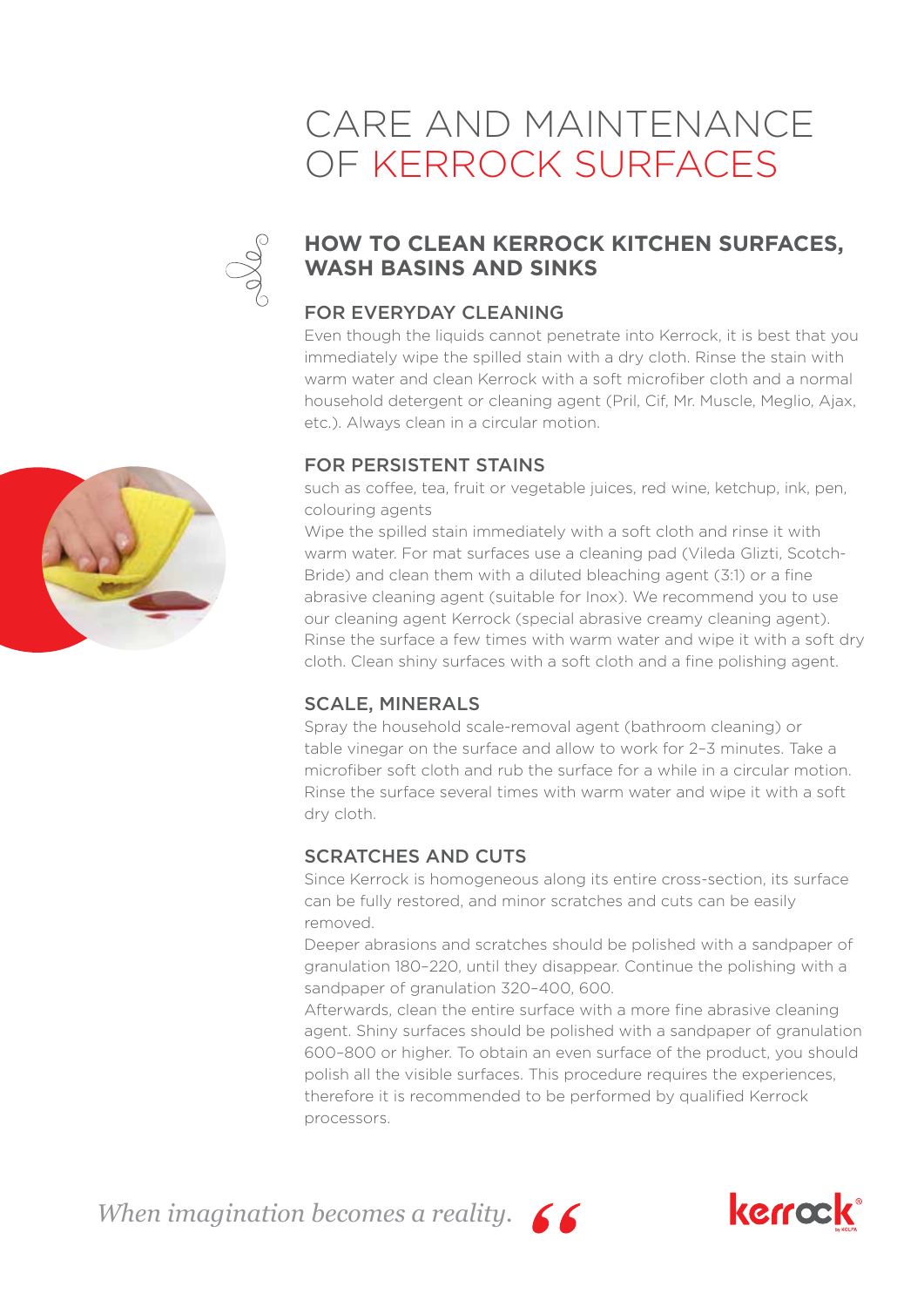

# FOR WASH BASINS AND SINKS:

#### Once or twice a week perform a beauty care on the wash basin or sink.

To remove all greasy and other stains that occur during a normal food preparation, use stronger surface cleaning agents. Prepare a spray with 3/4 of chlorine-based household bleaching agent and 1/4 of water, and spray the prepared mixture on the surface and allow to work for 10 minutes. After the procedure has been completed, rinse the surface with running warm water and wipe it with a soft cloth. You can use the same ratio of the bleaching agent and water to fill a wash basin or sink and allow to work for 10 minutes. After the procedure has been completed, rinse the surface thoroughly with running warm water and wipe it with a soft dry cloth.

## CLOSE ATTENTION MUST BE PAID TO:

#### HEAT:

- When placing hot kitchenware (pans, frying pans, baking tins, etc.) directly from the cooking hobs or oven, always use a protective surface, and never place hot kitchenware directly on the working surface or the wash basin rack or the bottom.
- Do not pour boiling or hot water directly into the sink bowl, without opening the faucet with a cold water.
- Always select the proper size of kitchenware in relation to the size of the cooking surface, and place it centrally on the cooking surface. Any deviations from the ideal line may damage Kerrock surface near the cooker.



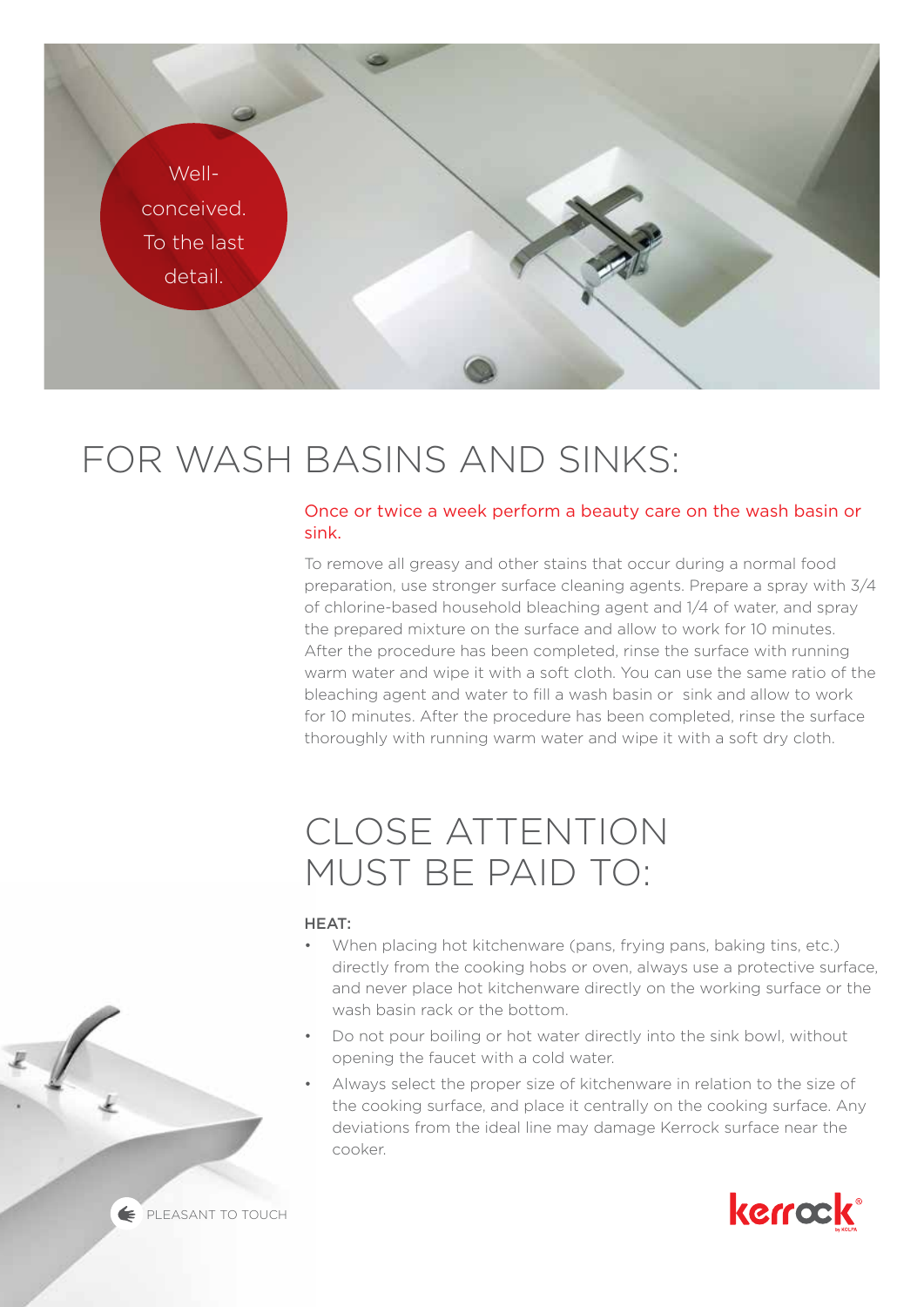### SCRATCHES AND CUTS

- Never cut or chop directly on Kerrock surface, but for chopping and cutting always use a suitable cutting board.
- Scratches, dust and everyday wear are more visible by dark, more strongly pigmented colours.

Since Kerrock is homogeneous along its entire cross-section, its surface can be fully restored, and minor scratches and cuts can be easily removed.

Deeper abrasions and scratches should be polished with a sandpaper of granulation 180–220, until they disappear. Continue the polishing with a sandpaper of granulation 320–400, 600.

Afterwards, clean the entire surface with a fine abrasive cleaning agent. Shiny surfaces should be polished with a sandpaper of granulation 600– 800 or higher. To obtain an even surface of the product, you should polish all the visible surfaces. This procedure requires the experiences, therefore it is recommended to be performed by qualified Kerrock processors.

### CHEMICAL SPILLAGE

Any accidental spillage of chemicals (thinners, oven cleaning agents, drainage cleaning agents, strong acids and alkali, acetone-based nail polish remover, etc.) should be rinsed with a soap and water to prevent damage to the working surface. To remove nail polish use a non-acetone based remover, and then rinse with water. Undiscovered and long-term exposure to chemicals can damage the surface. Detailed information on Kerrock resistance to chemicals can be found in the enclosed specification for Kerrock Testing of Chemicals, while resistance to special chemicals can be tested further.



# QUALITY GUARANTEED

Kolpa guarantees Kerrock customers a 10-year material quality warranty subject to observance of our processing, care and maintenance instructions. If properly cared for, Kerrock will remain the same as it was at the moment of installation. Qualified processors guarantee the highest processing quality level of the final product and the highest quality of installation.



Kolpa d.d., Rosalnice 5, 8330 Metlika, info@kolpa.si, www.kolpa.si

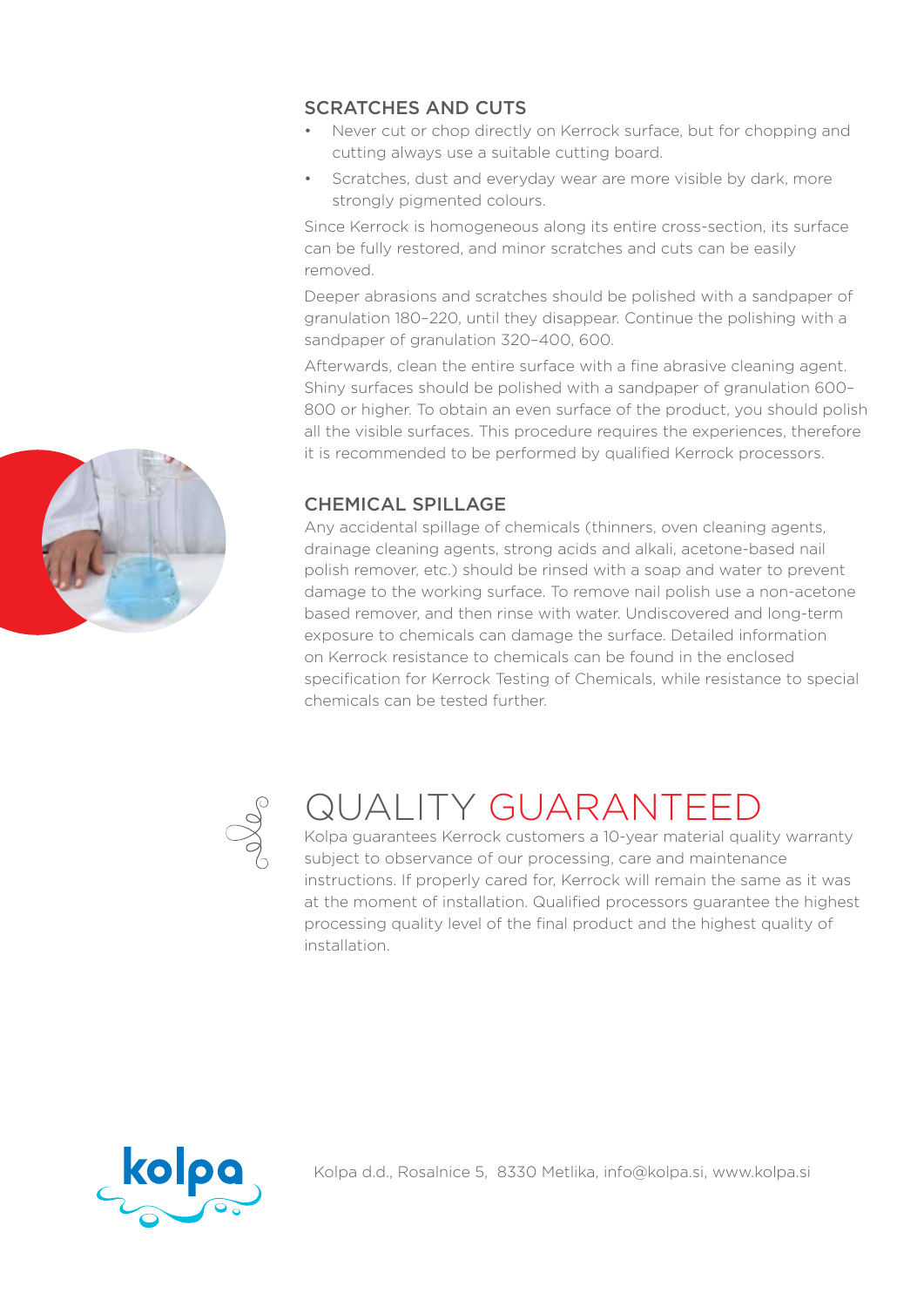

## KERROCK TESTING OF CHEMICALS



#### CHEMICAL RESISTANCE OF KERROCK PRODUCTS

Kerrock has been tested according to ISO 19712-2:2007 (Plastics-decorative solid surfacing materials, Part 2: Determination of properties - Sheet goods), method A (Resistance to chemicals and stains).

#### TESTING DESCRIPTION:

The test samples are subjected to contact with several stain-leaving agents found in our everyday lives. Two to three drops of the tested agent are applied to the test sample, which is subsequently covered with a watch glass. The agent is allowed to take effect for the prescribed time (maximum 16 hours), afterwards the stains are rinsed with water and a detergent. Any stain is then visually assessed. The stain is removed with a cleaning pad (Vileda Glitzi, Scotch-Bride) and a diluted bleaching agent or a fine abrasive cleaning agent.

Aggressive chemicals and longer exposures may damage the surface, therefore cleaning with fine abrasives is not always suitable (photo chemicals, special chemicals used in laboratories, medical practices, etc.), thus it is suitable that the resistance of Kerrock to a specific chemical is tested and the suitability of Kerrock for use is confirmed.

*In particular, Kerrock is distinguished by its durability, design options, environmental friendliness, wide range of applications, easy cleaning and processing.*

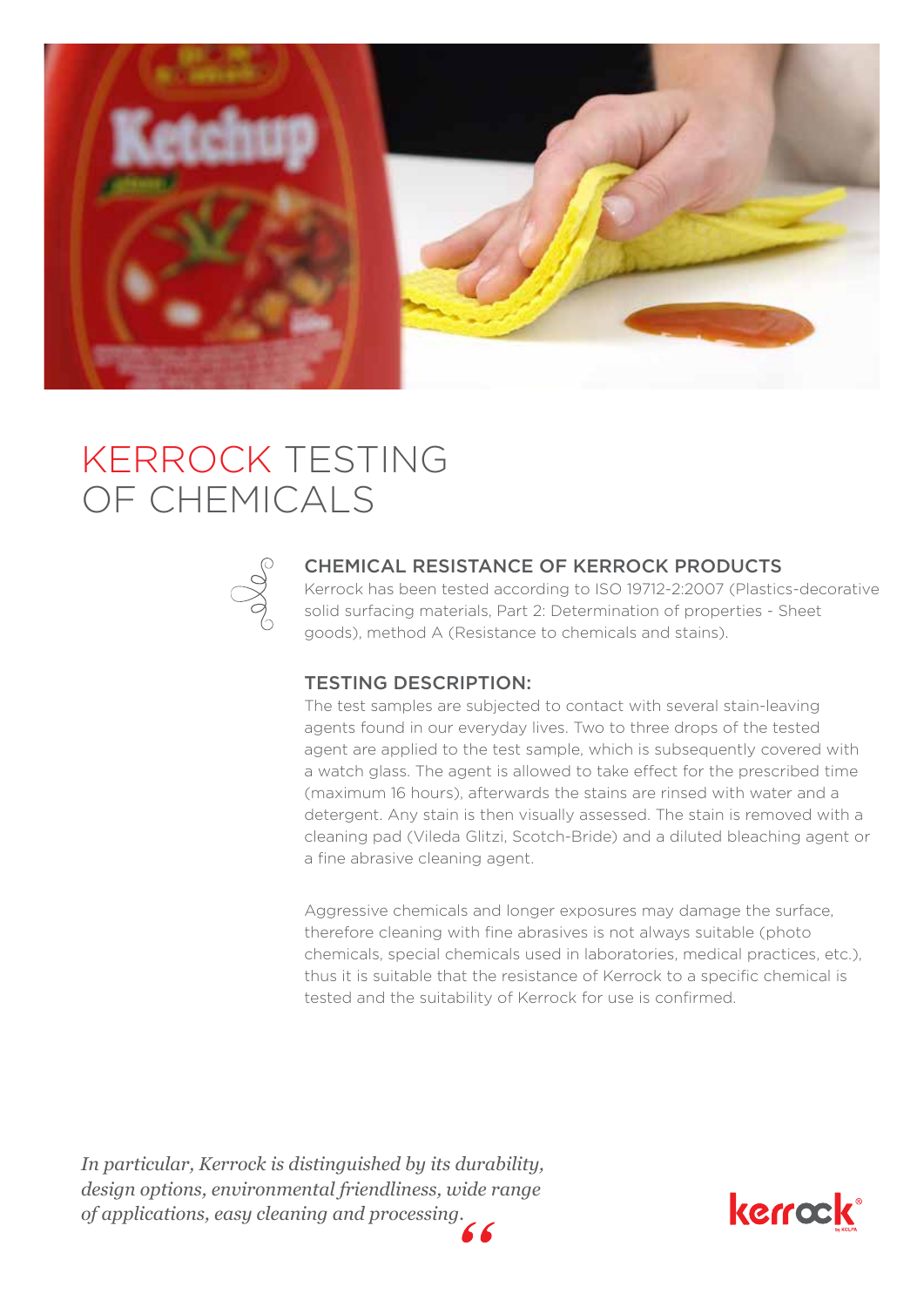### Kerrock is not sensitive to the following substances:

| Aluminium hydroxide             | Sodium nitrate                  |
|---------------------------------|---------------------------------|
| Ammonia                         | Sodium sulphate                 |
| Petrol                          | Paraffin                        |
| Bensoic acid                    | Zinc sulphate                   |
| Beer                            | Cooking salt solution           |
| Citric acid (10%)               | Yeast culture in water solution |
| Formaldehyde (39%)              | Glycerine                       |
| Meat and sausages               | Mustard                         |
| Lipstick                        | Iodine solution (medical)       |
| Liquid household cleaning agent | Calcium hydroxide               |
| Boric acid tincture             | Calcium chloride                |
| Urine                           | Kalcijev klorid                 |
| Bleaching agent                 | Hydrogen peroxide (30%)         |
| Hand cream                      | Alkali and soapy water          |
| Toothpaste                      | Animal and plant fats and oils  |





Minor stains (shine modification) that can be removed with a wet cleaning pad (Scotch-Bride) can be caused by the following substances:

| Alcohol                  | Alcoholic beverages                |
|--------------------------|------------------------------------|
| Stamping ink             | Cola beverages                     |
| Tea                      | Black and red wine                 |
| Diethyl ether            | Coffee                             |
| Nail polish              | Natural fruit and vegetable juices |
| Natrijev hidroksid (25%) | Sanitary detergent                 |
| Hydrochloric acid (20%)  | Wine vinegar                       |
| Amidosulfonic acid-based |                                    |
| anti-scale agents (<10%) |                                    |